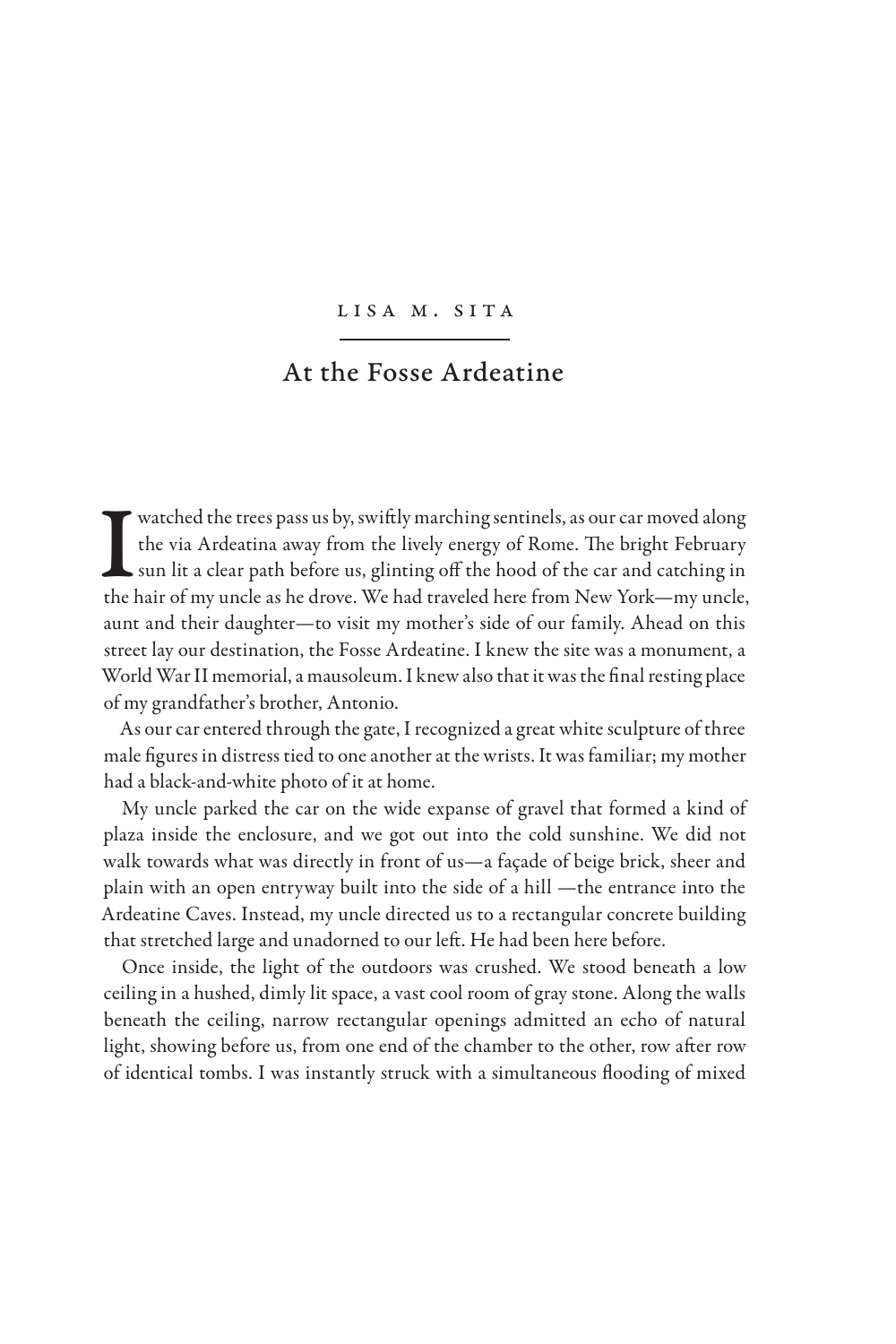moods and images: the oppressive atmosphere of a cave, the solemn respect of a cemetery, the sanctified silence of a church.

The story of these tombs had been told to me long before this moment of standing before them; I knew who they belonged to. On March 24, 1944, 335 civilian men and boys were murdered by the Nazis in retaliation for a partisan bomb that had killed thirty-three men of the SS the previous day. Retribution was immediate, done in secrecy, the victims taken from prison, hauled to the caves in the via Ardeatina, and executed inside by systematic shooting, one man at a time.

Only the males had been taken. Some were the friends of prisoners left behind, men and women in the Resistance. Others were random individuals who had been rounded up for no apparent reason, seized unexpectedly and without explanation, taken from shops, their work interrupted, or pulled from the streets as they went about their daily business. Merchants and craftsmen, laborers and scholars, Christians and Jews, they had been picked up, thrown into cells, detained until further notice. In Rome, the "open city," the people never knew when they would hear the hard knock of a rifle butt upon their doors. They lived in angry dread of the roundups—deportation to death camps for the Jews, cheap labor in Germany for the rest.

I imagined what it must have been like for them, dragged to their deaths with no preparation, no understanding. Bits of history picked up from books I had read mingled with the language of family stories until scenes rose up before me in the quiet dimness of this crypt:

A view inside a prison, the prisoners sensing a change in atmosphere the way an animal sniffs at the sky and knows that a storm is coming—a deadening air like funeral crepe hanging in the dank cells and corridors, passing insidiously under the dim electric lights and peeling paint, onward in slow, vaporous motion into the stone yards and alleyways around the building. Sitting on their bunks, standing by the grating of their cell doors, waiting, hearing the sound of the iron doors opening, of gruff voices and heavy movements as guards pull men from cells into corridors and shove them forward and away. Then a commotion in the yard below, men being loaded onto meat trucks in the cool daylight, the sound of voices issuing orders in German mingling with frantic Italian seeking explanations. The systematic departure of the vehicles until the yard is quiet and the prison settles down once again.

And soon after, at the caves, the victims pulled roughly from the trucks, their feet bound, their wrists tied to one another. Men in German uniforms dragging them out of the sunshine into the earth, deeper into the dusty chambers where they are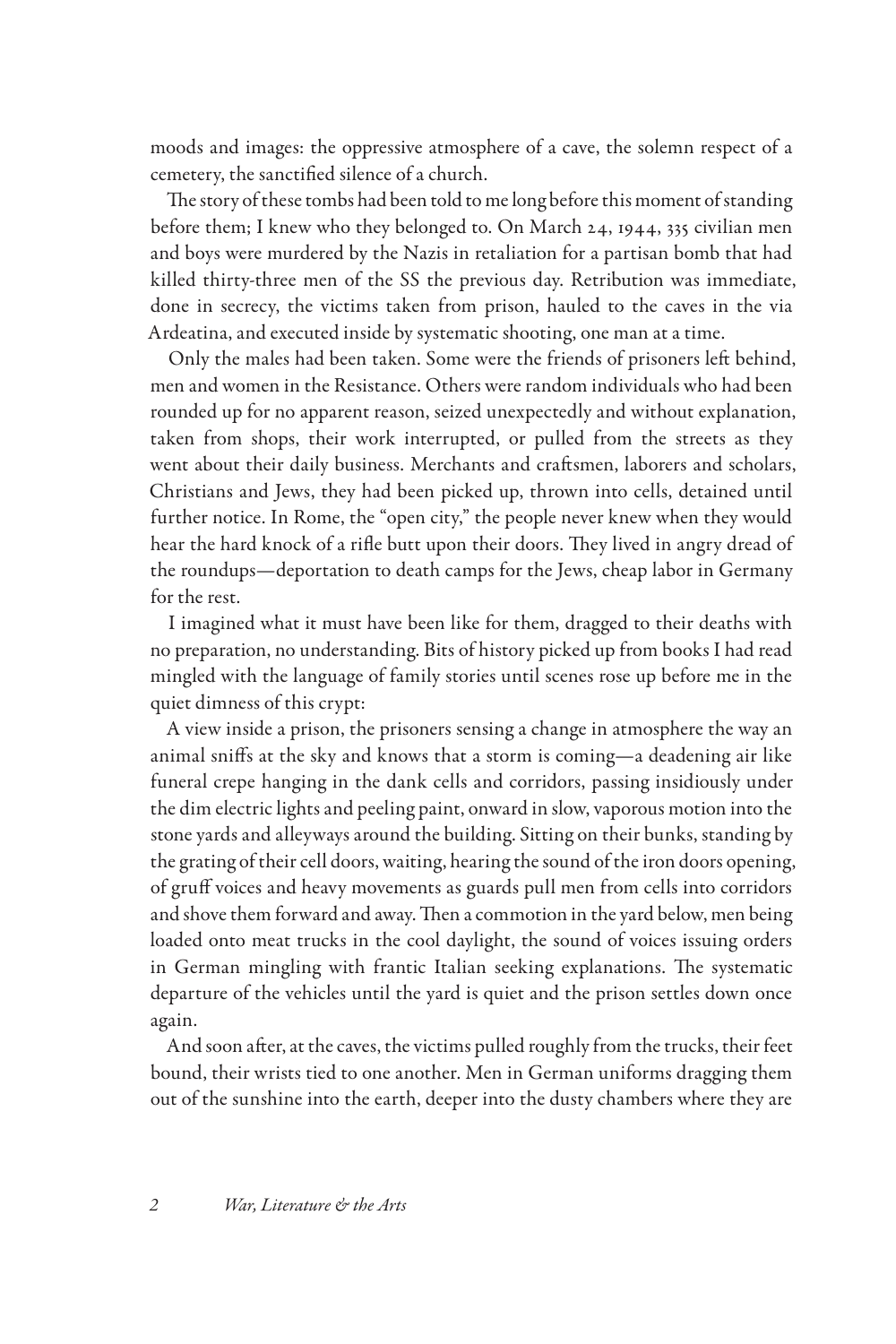forced to kneel. In the amber candlelight wavering against the cave walls, a gun points to the back of a head, a shot is fired, and a body falls forward.

For hours they kill them. In time the bodies strewn across the floor begin to pile up, and so the living, in that confined space, are forced to crawl upon the dead before being shot themselves. With the final victim lying face-down on a heap of fallen corpses, the executioners withdraw, leaving behind them the dead and the dying, and seal the caves' entrance with dynamite blasts.

After the Allies had liberated Rome, the site was discovered. A stream of grieving relatives began arriving to identify husbands, sons, and brothers. Decayed by time and mutilated by point-blank gunshots and dynamite, most of the bodies could only be identified by an item of clothing, a wallet, or a photo found in a pocket.

Standing now in this room of the dead, I looked at the unbroken pattern of textured stone caskets. On the surface of each was a photo encircled by a wreath, with a name, an age, an occupation—tokens to summarize who these people had been in life. Across several aisles my uncle motioned to me. He had found Antonio's tomb.

As I walked to him I was aware of the number of tombs I had to pass, the many aisles I had to navigate to reach him.

"Here," he said quietly, "this is your great-uncle."

I touched the rough gray stone. Antonio's photo showed a handsome man, darkhaired, strong. Beneath his name was his age of forty-three, and beneath that the word *falagname*, carpenter. Echoes of my mother's voice came back to me: this man, her father's brother, had gone out one day to run an errand for his wife—to get bread, milk, I could not seem to remember—and never came back. When it was time to identify the body, his wife only knew him by the ring he wore.

I wondered why the people who designed this place had envisioned it as they did. It was a public monument, I knew, but also a place where families of the victims came to pay their respects and to place flowers in the stone boxes at the foot of each tomb. Why remind them, in this dismal cave-like atmosphere, of the miserable way in which these men had been killed? I would have designed it differently, allowing the sunlight to reach down onto the faces in those photos instead of having them stare up into the low-lying gloom. I would have had light and fresh air and beds of flowers and trees as offerings to those who came to visit.

The photo of Antonio showed a stranger, a man I never knew, so I was surprised to feel a sorrow overcome me. I thought of my grandfather, his brother, who had passed away the previous year. I imagined him coming in from outside wearing his gray felt fedora, the unlit cigar that was perpetually in his mouth held lightly